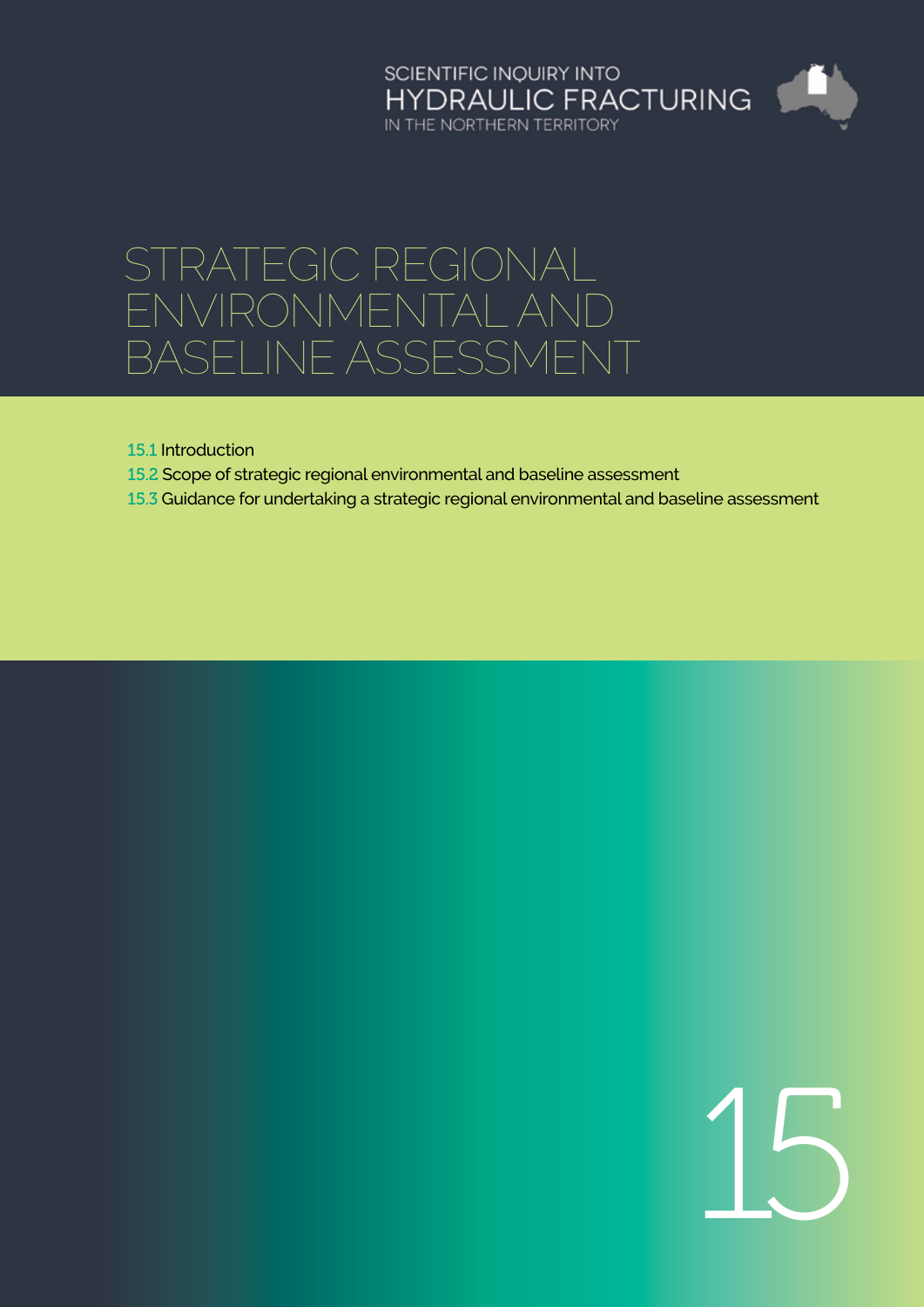# <span id="page-1-0"></span>15.1 Introduction

The lack of adequate pre-development assessment and environmental baseline data is routinely cited as being one of the biggest environmental regulation and management related issues associated with the rapid development of the shale gas industry in the US, and with the rapid development of the CSG industry in Queensland.<sup>1</sup>

The need for robust baseline data has been emphasised and echoed in many of the submissions received by the Panel, during the community consultation meetings, and in prior reports on hydraulic fracturing. Recommendation 4 from the 2012 Hunter Report specifically referred to the need for baseline water data, $^2$  while recommendation 15 from the 2015 Hawke Report was to: *"Strengthen long-term strategic land use planning so that environmental considerations and constraints - including threatened species impacts - are considered when strategic land use decisions are being made." 3*

Without an adequate pre-disturbance baseline, the magnitude of any post-development change cannot be effectively predicted or its impacts assessed. Comprehensive regional baseline datasets are essential to underpin modelling of the possible impacts of any new industry and to inform the site specific quantitative impact risk assessments (for example, water quality or public health) that are being conducted by industry and being submitted to regulators for assessment.<sup>4</sup> The absence of a robust baseline also negatively affects the ability of industry, government, the community and affected landholders to be able to strategically plan for the rollout of any onshore shale gas industry, but also to identify any key sensitivities in the regional context and to openly and constructively investigate and resolve issues that may arise as a result.<sup>5</sup>

The lack of an integrated strategic and coordinated approach to data collection over large geographic regions in which multiple industry players are involved can also result in inconsistencies between datasets and, therefore, prejudice the subsequent usefulness of such data for developing region wide assessment and management models. An Australian example where this has been effectively addressed for water-related data is provided by OGIA in Queensland, which was established to develop and house an integrated groundwater model for the Surat Basin and to provide independent assessment of likely impacts.

It has also been noted by the Panel (see Chapters 7 and 8) that there is generally poor spatial coverage of data on surface and groundwater characteristics and of both aquatic and terrestrial biodiversity in those regions of the NT most likely to be affected by any onshore shale gas industry. Based on evidence provided to the Panel, there is very limited understanding of the attributes and behaviour of surface waters and groundwater, or their relationship with aquatic or groundwater dependent/groundwater influenced ecosystems. Distributions of most species are known only in general terms, and there is very limited knowledge of geographic patterns of diversity and endemism and the dependence of that biodiversity on specific surface and groundwater resources. Such limited information on biodiversity assets and the locations within which they occur in prospective onshore shale gas development regions represents a significant knowledge gap, impeding the ability to properly assess the risks of any shale gas development (especially cumulative risk over large areas). It also reduces the ability to plan the location of infrastructure to avoid, or minimise, the risk of unacceptable impacts to local flora and fauna (both aquatic and terrestrial).

<sup>1</sup> US EPA Report; Jackson et al. 2013; ACOLA Report; Queensland Gasfields Commission 2017.

<sup>2 2012</sup> Hunter Report.

<sup>3 2015</sup> Hawke Report 4 Department of the Environment and Energy 2017c.

<sup>5</sup> Queensland Gasfields Commission 2017.

<sup>6</sup> Queensland Gasfields Commission 2017, p 52.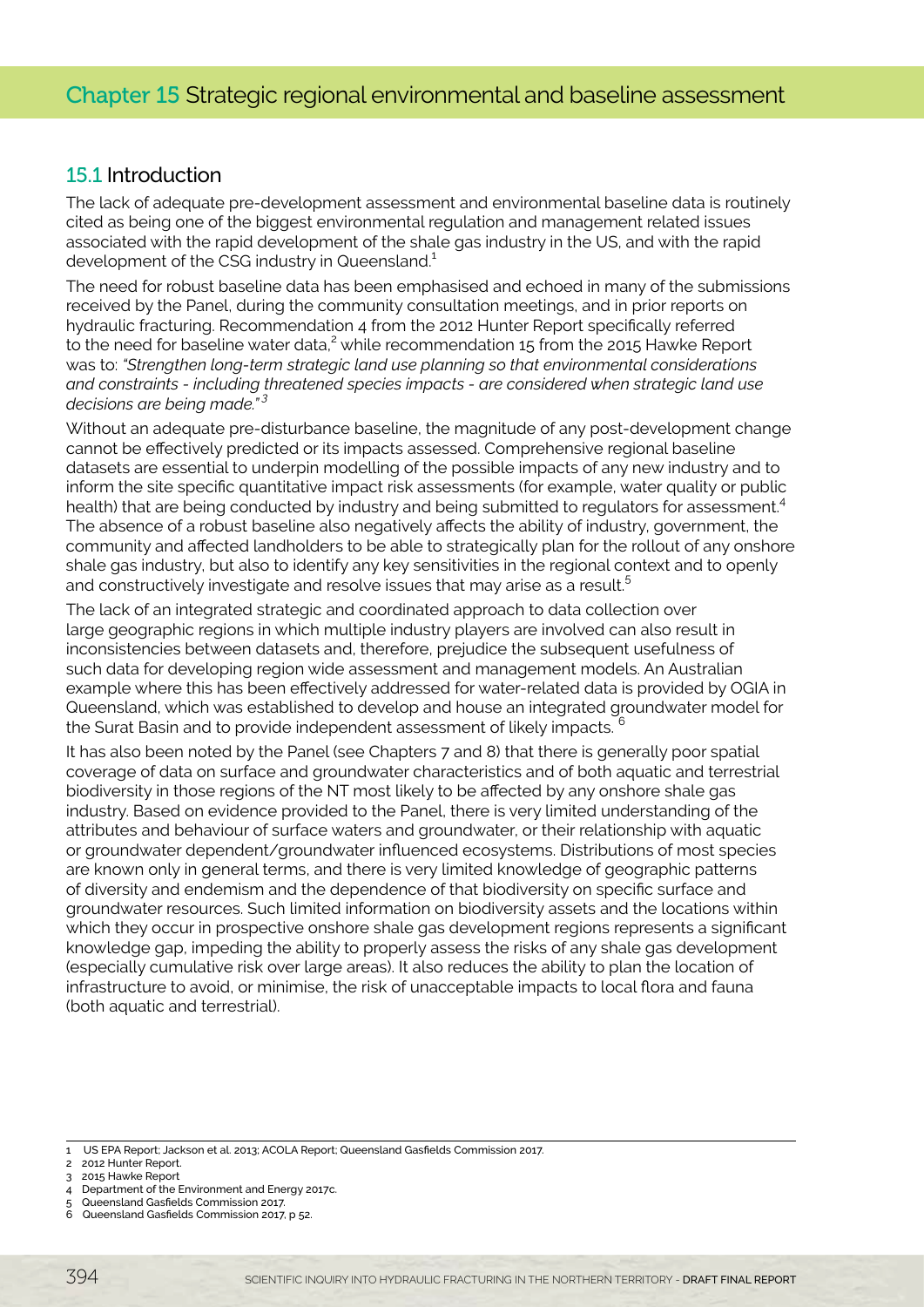# <span id="page-2-0"></span>15.2 Scope of strategic regional environmental and baseline assessment

#### *Recommendation 15.1*

#### *That a strategic regional environmental and baseline assessment (SREBA) be undertaken prior to the grant of any production licence for onshore shale gas.*

The inclusion of 'regional' in the title is a deliberate choice because onshore shale gas plays typically extend over large areas that often include whole aquifer systems and large sections of river catchments, together with multiple social and cultural contexts.

A regional assessment will provide the foundation for a planning framework for development that gives certainty to both industry and communities, and achieves better environmental outcomes by addressing the potential for cumulative impacts across broad regions.

Bioregional planning based on strategic assessment is widely recognised, including by the EPA,<sup>7</sup> as the most appropriate basis for limiting the impacts of regional development on biodiversity. It is formally recognised under the EPBC Act, including for *"large-scale industrial development and associated infrastructure"*. 8

The SREBA framework recommended by the Panel is much broader than the scope of the bioregional assessment process that has been developed and applied by the Commonwealth Government for the assessment of regions affected, or potentially affected, by large coal mines or by the extraction of CSG.<sup>9</sup> Those bioregional assessments are limited to the assessment of water assets and water dependent ecosystems by virtue of constraints imposed by the 'water trigger' provision of the EPBC Act. Water related aspects of the extraction of shale gas are not included within the ambit of the EPBC Act, and only MNES that there may be a significant impact upon (for example, rare and endangered species or Ramsar wetlands) by any development are required to be assessed under that Act. Areas of high conservation significance by virtue of local assemblages of plants and animals are not specifically addressed by the provisions of the EPBC Act unless they are areas of habitat for rare and endangered species. In addition, the bioregional assessments completed to date have largely relied on existing datasets. This approach would be especially problematic in the NT where, as has been noted in Chapters 7 and 8, there is generally very poor survey coverage of biological assets.

A SREBA as proposed by the Panel would consist of the physical, biological, public health, social and cultural components outlined below, to address the key knowledge gaps identified in this Report and its associated recommendations.

9 Barrett et al. 2013.

<sup>7</sup> EPA submission 417, p 3.

<sup>8</sup> Australian Government 2011.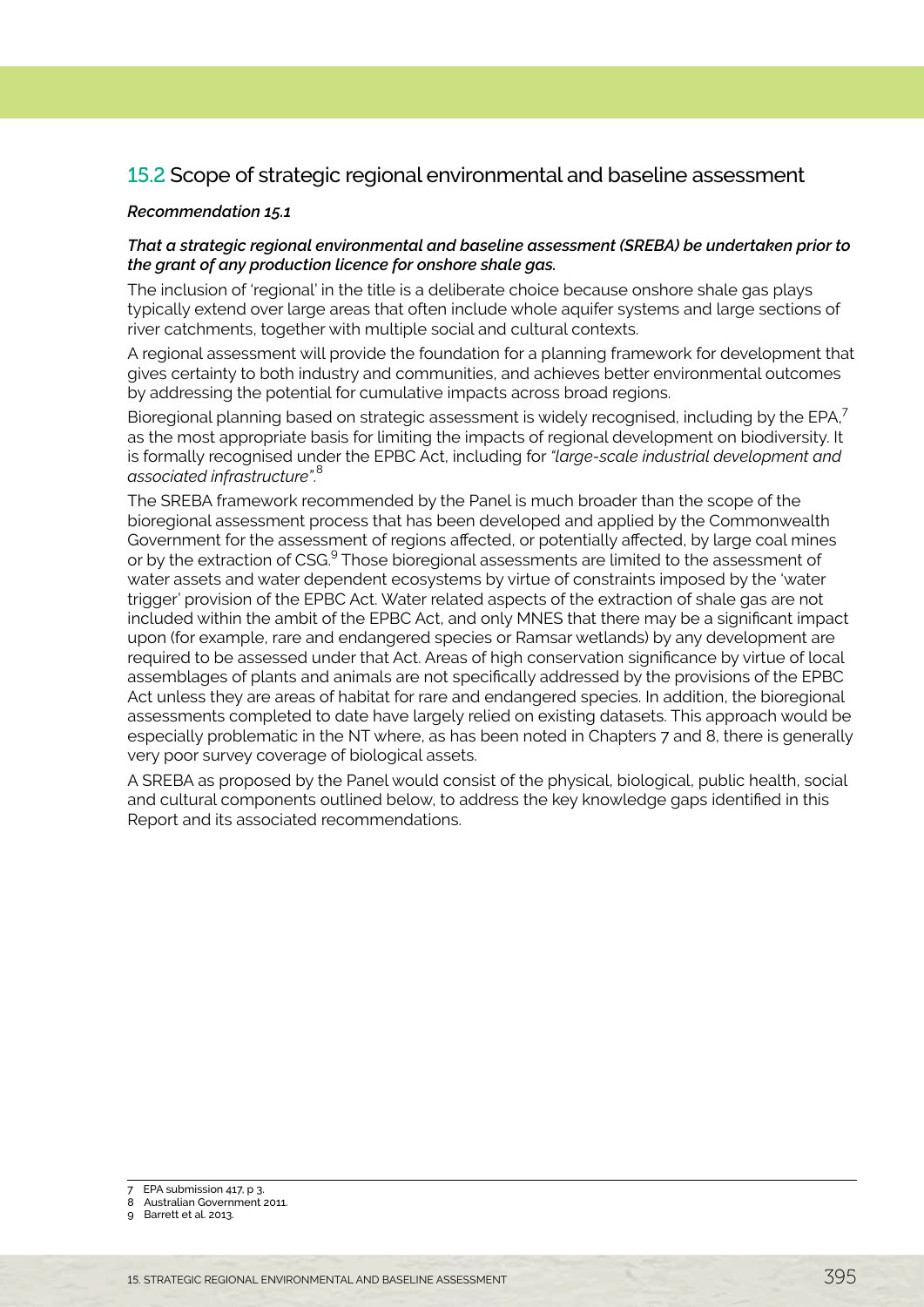# 15.2.1 **Water quality and quantity**

A SREBA would address the following objectives with respect to water quality and water quantity:

- establish a baseline for groundwater and surface water hydrology over a period that is representative of the climatic cycles of the area and of the geological and geomorphological variation across the region;
- characterise the hydrostratigraphy of the region sufficient to identify and characterise the aquifer systems and any interconnectivity that could be affected by the extraction of water for shale gas development;
- quantify recharge rate (and where possible, recharge zones) and to establish the sustainable yield for potentially affected aquifer systems;
- develop a suitably calibrated groundwater-surface water flow model(s) to quantify the connectivity between groundwater and surface water systems to predict the likely impacts of hydrological perturbation as the result of potential shale gas development and production; and
- establish a baseline for water quality, including measuring vertical profiles of water quality parameters through potentially affected aquifers and surface waters, noting that this will need to be done at a number of locations across a region to inform the lateral variations in quality. In semi-arid and arid regions, particular attention should be paid to the water quality of perennial to near-perennial water bodies that are likely to provide dry season refugia for aquatic biota and drinking water sources for wildlife.

### 15.2.2 **Surface aquatic and groundwater dependent ecosystems**

A SREBA would address the following objectives with respect to surface aquatic ecosystems and GDEs:

- determine locations of ecologically important temporary waterbodies and dry season aquatic refugia;
- characterise the wet season surface water flow regime (including overland flow);
- characterise the dependency or degree of influence of ecosystems by groundwater, and their likely sensitivity to shale gas-related water abstraction; and
- characterise inter-annual and seasonal water quality variability, with particular focus on dry season aquatic refugia (see above).

### 15.2.3 **Terrestrial ecosystems**

A SREBA would address the following objectives with respect to terrestrial ecosystems:

- $\cdot$  identify locations of high conservation value within affected IBRA bioregions<sup>10</sup> through systematic survey of vascular plants, vertebrates and selected invertebrate taxa;
- establish current distribution and densities of occurrence of weed species throughout the region; and
- determine if any threatened species are likely to be seriously affected by the cumulative effects of habitat loss and fragmentation that could accompany any onshore shale gas development.

### 15.2.4 **Greenhouse gas emissions**

A SREBA would address the following objectives with respect to GHG:

- establish a regional baseline for methane concentrations and fluxes; and
- identify any locations that have substantively higher emissions than the regional average and determine, where possible, the reasons for these anomalies.

<sup>10</sup> Thackway and Cresswell 1995.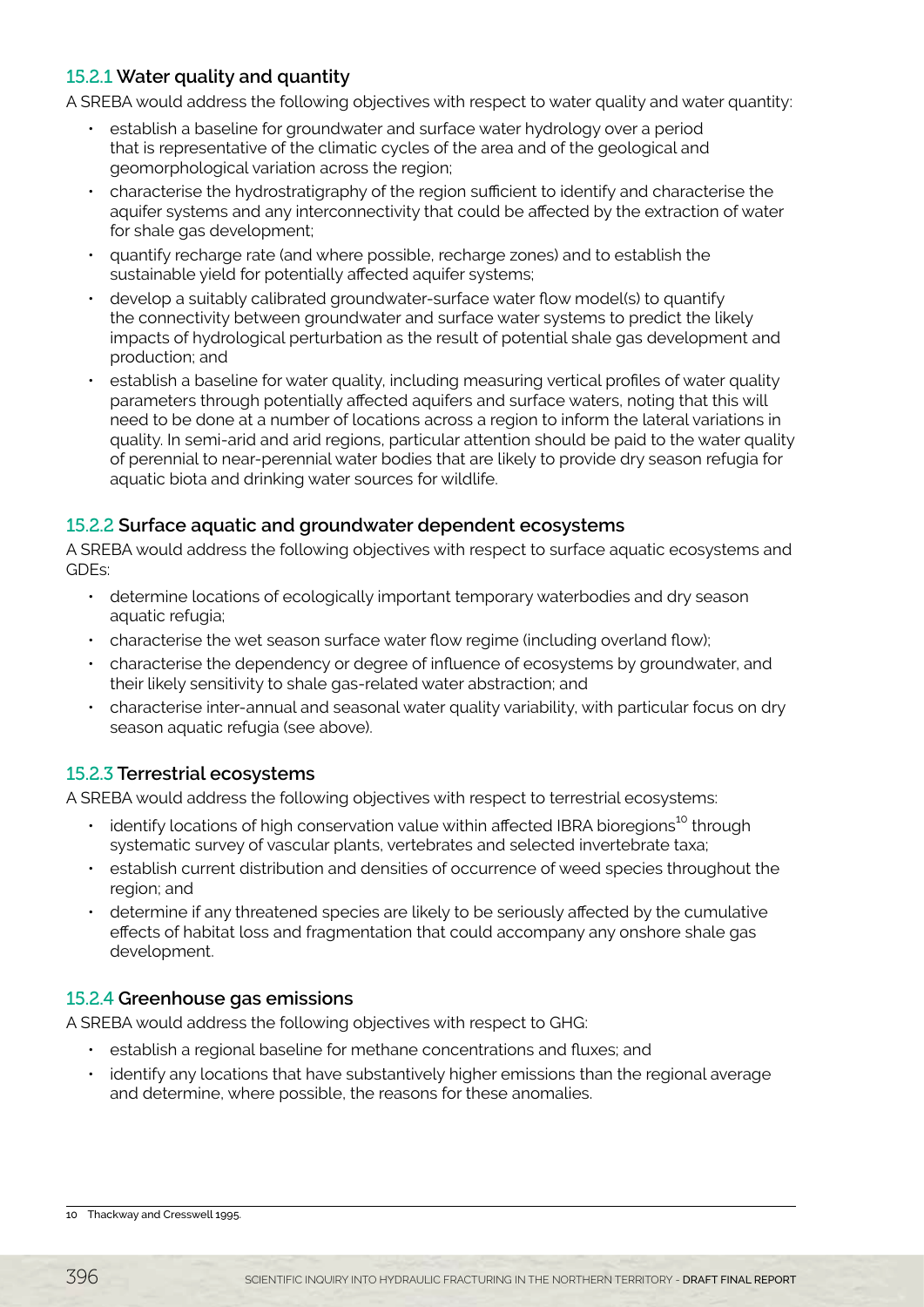### <span id="page-4-0"></span>15.2.5 **Public health**

Baseline data needs to be obtained on the frequency and duration of the occurrence of symptoms commonly associated with irritant substances (for example, sore eyes, respiratory irritation, asthma).

#### 15.2.6 **Social impacts**

The social impacts of any onshore shale gas industry must be assessed in accordance with the strategic SIA, as discussed in Chapter 12 (see Section 12.4).

#### 15.2.7 **Aboriginal people and their culture**

Any assessment with respect to Aboriginal people and their culture should:

- be designed in consultation with Land Councils and AAPA; and
- engage traditional Aboriginal owners, native title holders and affected Aboriginal communities, and be conducted in accordance with world leading practice.

For further discussion see Chapter 11.

### 15.3 Guidance for undertaking a SREBA

While it is not the intention of the Panel to be overly prescriptive, there are a number of overarching issues that must be addressed when designing the framework and developing scopes of work for regional baseline assessments to ensure a robust outcome.

In particular, it needs to be implicitly recognised that much of the work that has been undertaken to date has been opportunistic (that is, used existing data collected for other purposes), or spatially restricted, rather than being regionally strategic for the purposes of providing the predevelopment data required to underpin effective land use planning and to properly inform the environmental performance of any onshore shale gas industry. This situation is aptly described, using groundwater as an example, by the quotation below from a recent paper describing the status of monitoring (baseline and otherwise) for methane and other contaminants in relation to the industry the US.<sup>11</sup> "Present-day monitoring efforts do not consider the groundwater resource in *its entirety and involve only periodic sampling from existing sparsely located domestic wells, which serve as receptors at risk, rather than adequate monitors for groundwater impact evaluation."*

#### 15.3.1 **Water**

The data collected for the regional assessment must be sufficient to inform the water supply, surface and groundwater interactions, and water quality components of the baseline assessment. Further, the data must add to the knowledge-base of these systems in the NT. Useful guidance for this process has been developed by the Victorian EPA $^{12}$  and the IESC $^{13}$ .

#### *15.3.1.1 Water supply*

The key parameters are recharge rate, recharge mechanism, sustainable yield and flow velocity. As noted in Chapter 7, these four components are not well defined over much of the NT. Even for the most well characterised groundwater system in the Beetaloo Sub-basin, there is still missing data, especially in the southern part of the Sub-basin.

Recharge can be inferred from water balance models, but this is a relatively unsophisticated approach that is subject to considerable uncertainty,<sup>14</sup> especially for the case of stratified aquifer systems. Leading practice for measuring these parameters uses a combination of geochemical fingerprinting and stable isotope measurements.15 Work of this type needs to be done regionally to determine the extent of heterogeneity in aquifer systems because sustainable yield in one part of a shale basin may be very different to other (lower rainfall) parts. Santos and Origin have recently commissioned CSIRO to undertake these measurements across their lease areas in the Beetaloo Sub-basin, including the southern Beetaloo area.<sup>16</sup>

<sup>11</sup> Cahill et al. 2017, p 293. 12 Victorian EPA 2006.

<sup>13</sup> IESC 2015.

<sup>14</sup> Crosbie et al. 2010; Suckow et al. 2016. 15 Suckow et al. 2016; Suckow et al. 2017.

<sup>16</sup> Santos submission 420, pp 10-11; Origin Energy Ltd, submission 469 (**Origin submission 469**), Attachment 1, p 12.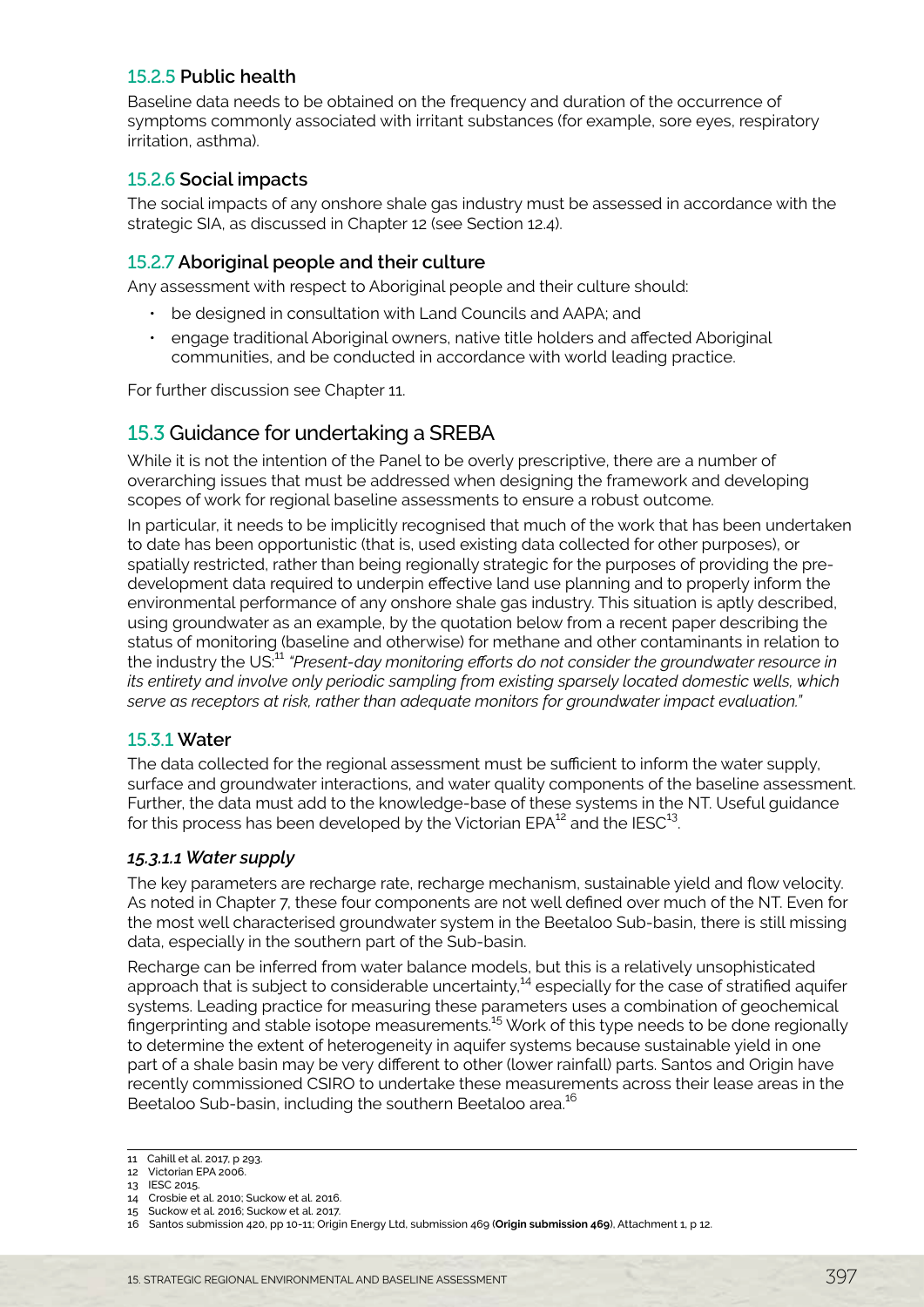### *15.3.1.2 Surface and groundwater interactions*

The regional assessment should identify locations where groundwater aquifers intersect with surface waters, and the extent, and importance, of any ecosystems dependent on, or influenced by, groundwater. In particular, the locations of groundwater fed springs and dry season aquatic refugia need to be identified and characterised, and the sensitivity of these assets to the abstraction of groundwater should be assessed.

For all relevant water resources and water dependent assets, a description of baseline conditions, and conceptual and/or numerical models of potential impacts of any onshore shale gas industry need to be developed. Numerical modelling should be undertaken to inform an understanding of potential impacts to a particular water resource. It should be constructed in accordance with the conceptual model, calibrated and verified with appropriate baseline data, and should explore the probability of a range of possible outcomes based on uncertainty analysis.<sup>17</sup>

#### *15.3.1.3 Water quality*

The standard suite of water quality parameters that that have been measured to date throughout the NT by the Power and Water Corporation have been focussed on those inorganic (salts and metals) and microbiological standards most relevant to assessing near surface systems for human drinking, stock watering, or agricultural uses.<sup>18</sup> There are no extended time series baseline datasets for those parameters that would be diagnostic of an industry that can potentially contaminate groundwater with natural inorganic (including NORM) and organic chemicals (methane and hydrocarbons) that originate from depth.<sup>19</sup>

It is only recently that a more comprehensive range of water quality measurements have been acquired from samples collected by consultants engaged by industry.<sup>20</sup> These measurements will need to be extended regionally, and made seasonally over several years to provide a robust baseline dataset.21 The analytical detection limits (**DLs**) that are specified will also need to be fit for purpose. The lowest DLs appropriate for water quality assessments need to be used, noting that the DLs needed for environmental baseline assessments are generally lower than those required for human drinking water.

As stated in Chapter 7, methane will be a key water quality parameter as 'fugitive' methane is the most likely contaminant to be found in groundwater close to gas extraction wells. The baseline needs to determine both the concentrations and geologic origin ('thermogenic' - deep shale gas, or 'biogenic' - near surface microbiological origin) of measured methane.<sup>22</sup> This is a specialist field that uses a combination of isotopic ratio measurements and gas compositions. Establishing a reliable baseline for methane in water requires specialist expertise.<sup>23</sup>

A fundamental limitation on the rigour and usefulness of the water data acquired to date (and this includes the current CSIRO work) is that it has mainly come from bores constructed for the purpose of domestic supply or stock watering, with variable bore depths and screened intervals. While the groundwater quality data from these bores is adequate for a preliminary assessment, the data obtained to date is not sufficient to properly inform the development of a regionally extensive industry that has the potential to contaminate groundwater by salts or gas for the following reasons:

• first, aquifer systems can be vertically stratified with overlying younger water flowing across the top of the aquifer profile, with much older water residing below it. Therefore, measurements of groundwater age that do not specifically address this issue can yield estimates of recharge (and therefore sustainable yield) that are incorrect;<sup>24</sup>

<sup>17</sup> Barnett et al. 2012.

<sup>18</sup> Power and Water Corporation 2016.

<sup>19</sup> For example, Appendix A in Department of the Environment and Energy 2017c.

<sup>20</sup> Origin submission 153, Appendix 4.

<sup>21</sup> See Jackson et al. 2013 for a comprehensive discussion of the issues and the extent of the monitoring required.

<sup>22</sup> Currell et al. 2017.

<sup>23</sup> Currell et al. 2017; Walker and Mallants 2014.

<sup>24</sup> Suckow et al. 2017.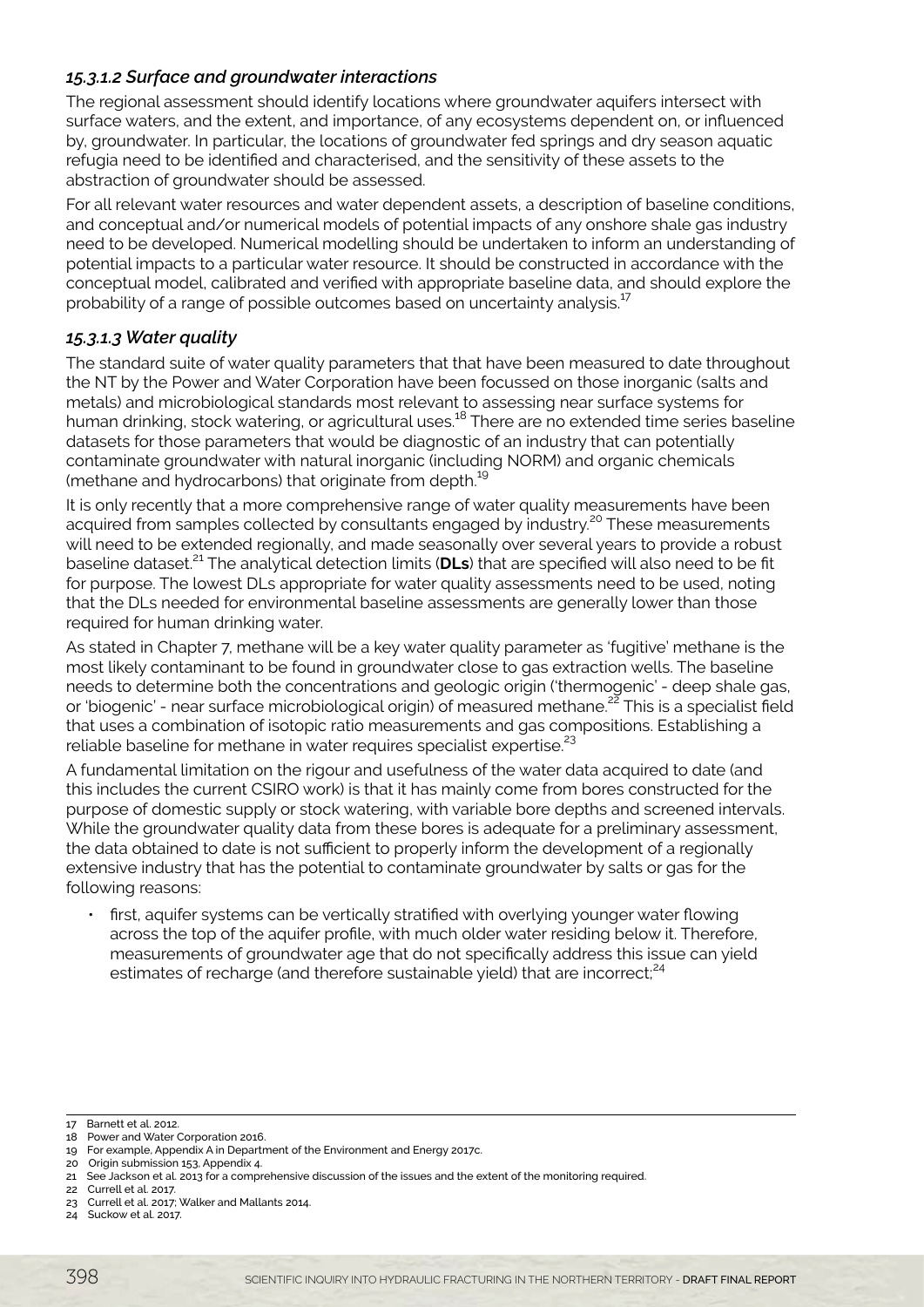- second, the concentrations of dissolved oxygen through the aquifer need to be determined as this will inform the potential for degradation of fugitive methane in groundwater by aerobic or anaerobic microbial pathways (see Section 7.6.1), and the potential for the occurrence of stygofauna; and
- third, the baseline concentrations of major ions need to be established through the aquifer profile to provide a reference condition against which leakage of flowback water from a well, or a surface spill contaminating the groundwater, can be assessed.

Obtaining this information will require the targeted installation of multilevel piezometer arrays, screened across a number of discrete vertical intervals, to permit sampling through time conducted reliably and reproducibly at each horizon. In this context, the Panel also recommends that such multilevel bores be used for performance monitoring of installed shale gas extraction wells.

### *15.3.1.4 Collation of data and quality control of process*

A central issue regarding the integrity of regional baseline assessments is the quality of the data being collected. Typically, multiple entities collect water samples and submit them for analysis to different commercial laboratories. This is currently the case in the Beetaloo Sub-basin, where different consultants are engaged by different gas companies to do their baseline work.

All of the data being collected for a regional assessment must be collated into a single repository database. Ideally, this collation should be done regularly to ensure that any identified issues are addressed as expeditiously as possible, including inconsistencies in analysis quality and achieved quantification limits. Adequate resourcing must be provided to ensure that the data are uploaded regularly and any problems immediately identified and rectified.

Ongoing attention to quality control is vital as variances in sampling methods, sample processing, and laboratory analysis procedure, can lead to significant systemic variation between datasets consisting of the same set of measured parameters.

To minimise the potential for problems, the Panel recommends that there be an annual field and laboratory evaluation component built into the work program for any consultants involved in the assessment program. Specifically, this should comprise samples collected (on an annual frequency at a minimum) from several bores nominated by the regulator, with the resultant field and laboratory data being compared and assessed by the regulator, or by an independent consultant engaged by the regulator. In this way, any bias or systemic issues can be identified at the earliest opportunity, and corrective action taken. If this is not done, then the possibility exists of having unexplained discrepancies between the datasets that are being obtained across a region.

The Panel recommends that the regulator play a role in auditing the data and the data collection process, not only to avoid discrepancies between datasets, but also to give the community confidence in its scientific independence.

This data quality control and review by the regulator, must apply to all components of the regional assessment.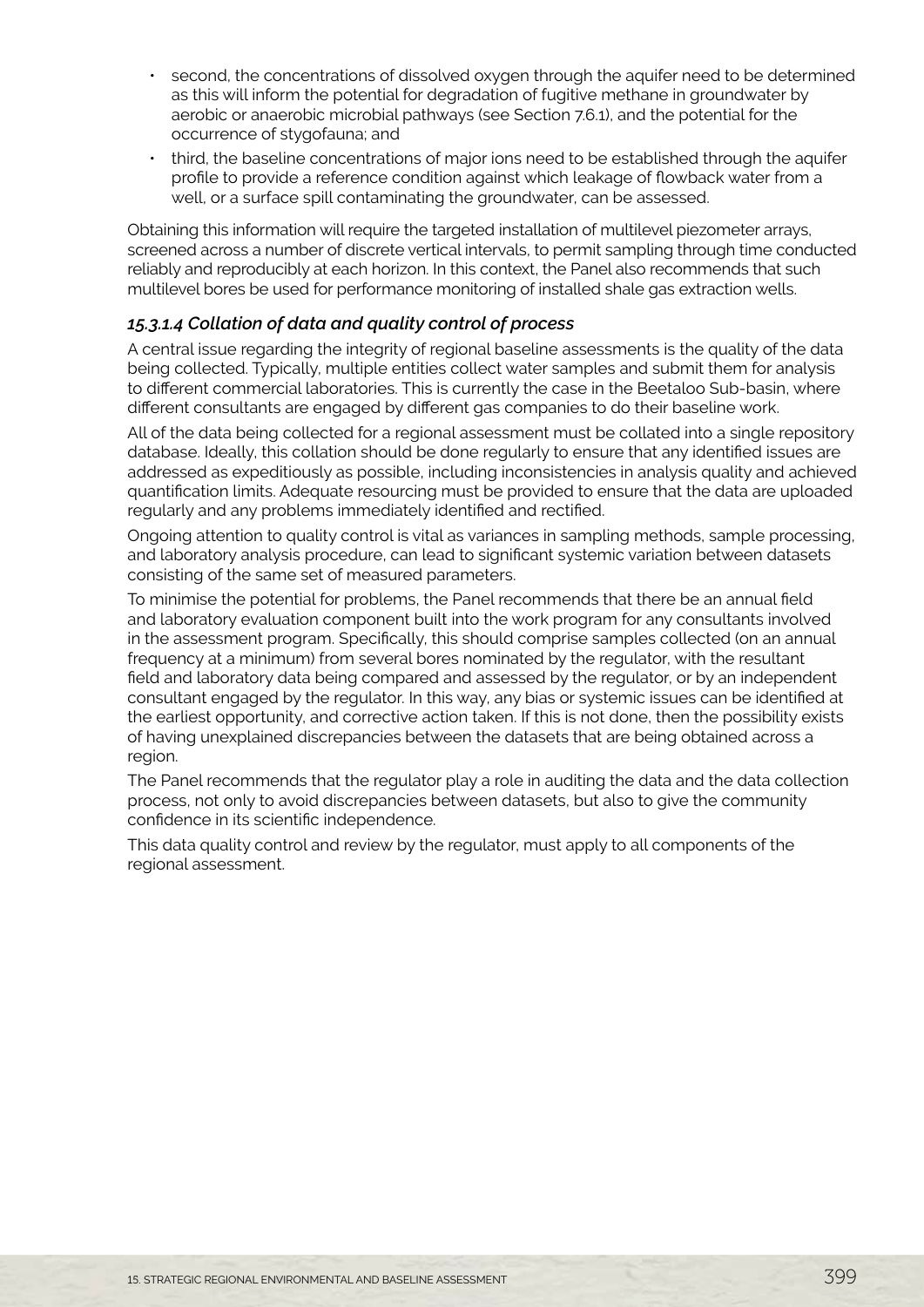# 15.3.2 **Aquatic and stygofauna biodiversity**

For surface water ecosystems, there are few generic protocols for assessment of biodiversity that will be equally applicable in all NT waters. The AusRivAS (Australian River Assessment System) models have been developed for some parts of the NT, and can be used to obtain generic river health biodiversity data for some systems in the Top End.<sup>25</sup> However, this approach only provides information on higher taxonomic level biodiversity of macroinvertebrates, which is only one component of biodiversity in the waters of the NT. More recently, Townsend et al. provided more general commentary on approaches to river health assessment in the wet-dry tropics,<sup>26</sup> but again, this was focussed on stream health assessment, and not on the development of a biodiversity baseline. For a SREBA, a broader range of taxonomic groups should be considered, including fish and other vertebrates, macroinvertebrates, macrophytes and algae, and microcrustaceans that can play dominant roles in the aquatic biodiversity of some NT waters.

The NT straddles a number of major Australian drainage divisions, including the Lake Eyre Basin, Tanami-Timor Sea, North Western Plateau and Carpentaria Coast,<sup>27</sup> and some spring systems associated with the Great Artesian Basin. The Carpentaria Coast drainage division is the current remnant of a previously much more extensive Lake Carpentaria catchment at lower sea levels<sup>28</sup> that connected what are current drainage divisions of the NT, Queensland and southern Papua New Guinea. Inundation of that catchment by sea level rise has resulted in patchy remnant populations of aquatic organisms that were formerly more widespread, with an example being the Finniss River Grunter,<sup>29</sup> which is only known to occur in one NT river, its nearest relative being in Papua New Guinea.

The fact that most surface waters of the NT have been poorly studied highlights the need for detailed surveys before development of the production phase of a regionally extensive industry such as onshore shale gas. Specifically, the aquatic biodiversity of the NT is not well known, the distributions of its species is uncertain, even for fish, and the locations of key refugia, sensitive assemblages, and isolated populations are poorly documented. The Panel finds that without detailed baseline data, it is not possible to understand the key sensitivities in any region proposed for any onshore shale gas industry, and planning to manage possible impact on aquatic ecosystems must therefore be based on application of the precautionary principle. Accordingly, assessing the risk to surface water aquatic ecosystems from the accidental release of shale gas wastewaters will need to be based largely on expert opinion. This is correct for not only Top End ecosystems, but also for the much less studied semi-arid and arid ecosystems.

In the inundated semi-arid and arid systems, baseline data collection is made especially difficult because planning for sampling is confounded by unpredictability. It is further complicated by the fact that in any one period of inundation, only part of the biodiversity may be apparent because of high variability in the development of assemblages of organisms between wetting-drying cycles and geographically within temporary water networks due to:

- stochastic recruitment effects on assemblage development;<sup>30</sup>
- in-built genetic variability in timing and triggers for ending aestivation within populations ('spreading the risk') and among different species; $31$
- physical and chemical constraints on assemblage successions and variability among years will require different benchmarking between inundation events. For example, the initial assemblage composition (and therefore process of ecosystem successional development) in salt lakes is contingent on the amount of inflow in the initial re-wetting of the ecosystem, with different taxa favoured by different salinities;<sup>32</sup>
- changes in the relative input of surface and groundwater flows (particularly to pools/ refugia) at different phases of the wetting-drying cycle, with implications for water persistence and water quality; and

<sup>25</sup> See https://ausrivas.ewater.org.au/.

<sup>26</sup> Townsend et al. 2012.

<sup>27</sup> BOM River Regions.

<sup>28</sup> Reeves et al. 2008.

<sup>29</sup> DENR 2006.

<sup>30</sup> Vanschoenwinkel et al. 2010.

<sup>31</sup> Simovich and Hathaway 1997.

<sup>32</sup> Suter et al. 1995; Halse et al. 1998; Cale et al. 2004.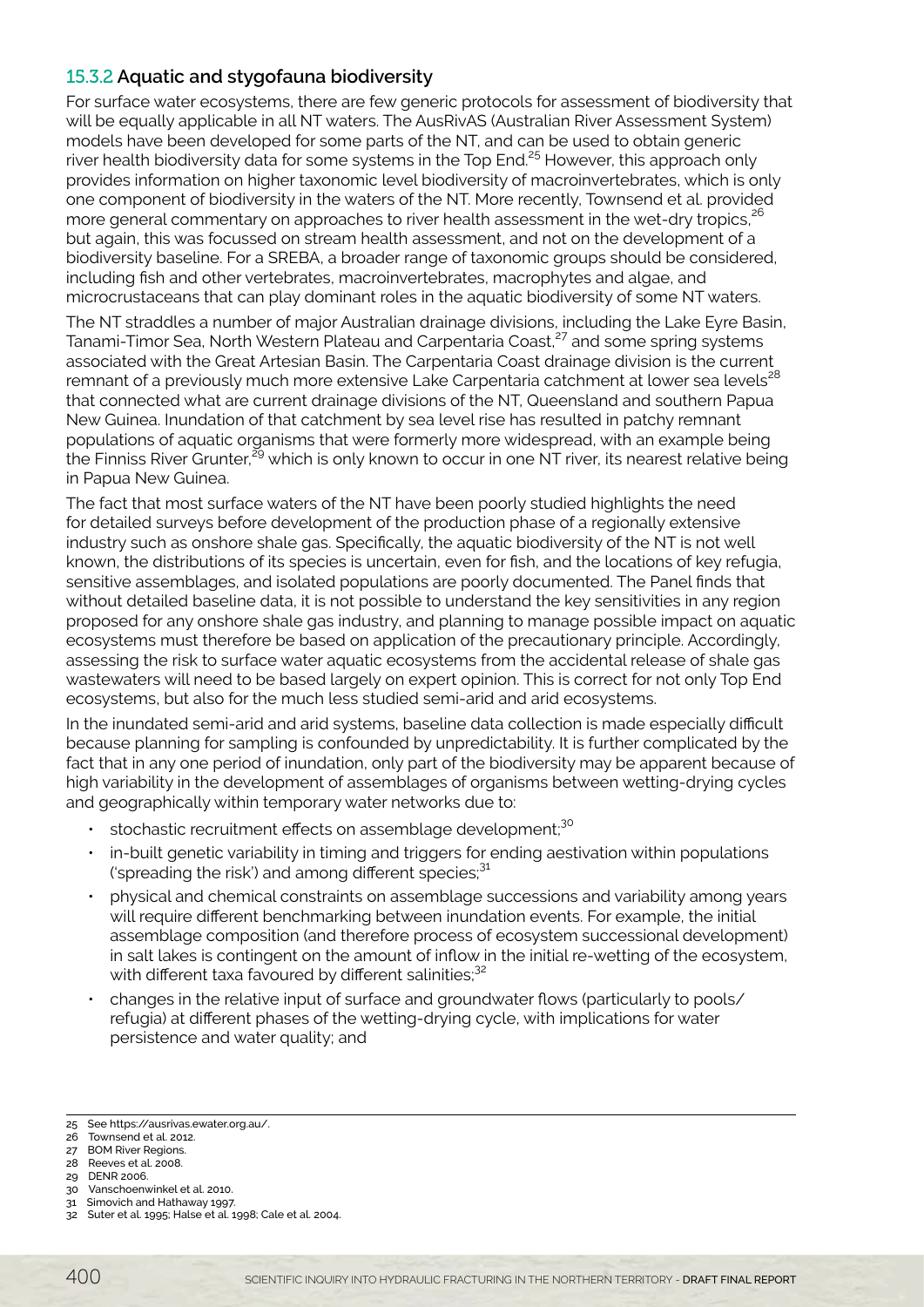• the extent of connectivity between refugia and newly inundated habitats, geographically and temporally, strongly affecting recruitment opportunities and sequences and therefore the resultant biological interactions.<sup>33</sup>

Accordingly, it is essential that any SREBA is designed to include multiple-year sampling of aquatic ecosystems. As a general rule, in the Top End two to five years of baseline data will be required to achieve adequate coverage of inter-annual variability.<sup>34</sup> while in drier zones, a longer timeframe is required.

The timing of sampling will be dependent on the hydrological cycle of the water bodies of interest. For example, King et al. identified three phases of the seasonal flow regime for perennial and intermittent rivers in tropical savannah climates: the wet-dry transition, the dry season and the dry-wet season transition.<sup>35</sup> They identified these hydrological phases as each being ecologically important, albeit in different ways. However, Humphrey and Pigeon<sup>36</sup> have identified the recessional flow phase in the wet-dry transition as being the best period for sampling the macroinvertebrate assemblage in these seasonal tropics, because it represents the period of maximum biodiversity in an established assemblage. In systems with different inundation patterns and durations, the timing of sampling in each inundation cycle will need to be adapted, and optimal timing may differ for different taxonomic groups.

There is no specific guidance on measuring stygofaunal biodiversity in the NT, but guidance documents have been developed for WA, NSW and Queensland that are generally applicable to the NT.37 The comments above concerning the limitations of using existing bores for characterising the groundwater quality baseline are equally applicable to establishing a baseline for stygofauna biodiversity, but bores developed for a regional assessment of groundwater quality can also be designed to be appropriate for stygofauna assessment.

Timing may be less critical for the assessment of surface GDEs than for non-groundwater dependent surface water ecosystems. However, access may be more difficult in the wet season in the wet-dry tropics, or immediately after the less predictable rainfall further south. Again, for these systems, a broad range of taxonomic groups should be considered, including fish and other vertebrates, macrophytes and algae. Microcrustaceans and terrestrial vegetation and associated fauna should additionally be considered.



Bameranji Waterhole, Hayfield Station 2017.

34 Humphrey et al. 1995.

<sup>33</sup> Sheldon et al. 2003; Sheldon et al. 2010.

<sup>35</sup> King et al. 2015, pp 747-753.

<sup>36</sup> Humphrey and Pidgeon 2001.

<sup>37</sup> WA EPA 2007; WA EPA 2016; Serov et al. 2012; Queensland DSITI 2015.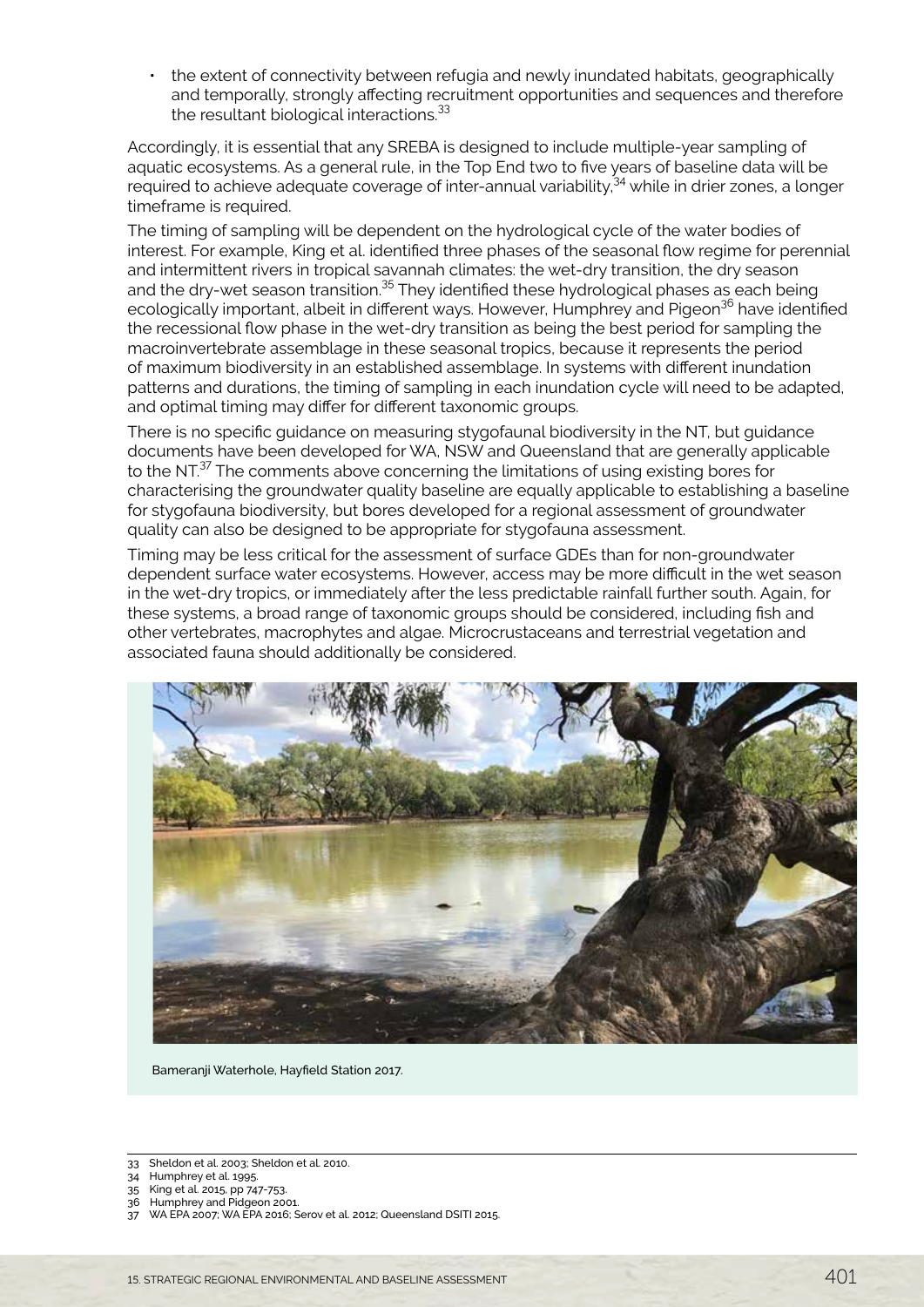# 15.3.3 **Terrestrial biodiversity**

The Panel's assessment is that the risk of inappropriate location of any onshore shale gas development would be 'low' and acceptable provided that a SREBA of terrestrial biodiversity values is undertaken and applied to ensure that the development is excluded from any identified areas of high conservation value. These regional assessments should be comprehensive,<sup>38</sup> both in terms of space (covering all major vegetation types across the region) and biota (including all groups of vascular plants and terrestrial vertebrates, and representative terrestrial invertebrates).39 The data should be assessed for patterns of species richness and endemism, and for the occurrence of threatened species.

The EPA has developed quidance for assessing impacts on terrestrial biodiversity. <sup>40</sup> The recommended assessment methodology utilises a combination of desktop assessments and field verification to identify and map vegetation communities, the presence of threatened flora and fauna under the Territory Parks and Wildlife Conservation Act, critical habitat, MNES, and the presence of weed and pest species.

While the EPA guidance provides a good starting point for what is required, it should be noted that across much of the NT there is insufficient coverage of survey data to be able to place a strong degree of reliance on existing mapping datasets. This applies especially to the coverage of ground data that will be required for a regional assessment of an industry with a potentially large footprint with a potentially significant cumulative impact, as distinct from an individual project assessment with a smaller total footprint (for example, a medium sized metal mine). Significant on-ground work will therefore be needed to comprehensively map the occurrence and distribution of terrestrial biodiversity assets of regions likely to be affected by the extraction of any onshore shale gas.

As noted above for water, it will be critical to ensure that verifiably consistent methods are being used by the different consultants engaged to undertake the baseline assessment for the gas companies that hold leases in prospective shale gas basins. If not, the integrity and usefulness of the regional assessment could be seriously compromised.

### 15.3.4 **Greenhouse gas emissions**

Establishing an appropriate methane baseline is important to provide an understanding of pre-existing pollutant sources, which are necessary to predict cumulative impacts from any proposed onshore shale gas development. In the Beetaloo Sub-basin, for example, there are a range of natural GHG emission sources likely to be contributing to the regional GHG (including methane) budget. These include biomass burning, ephemeral wetlands, termites, agriculture and pastoral activities. These emissions sources are likely to vary significantly both temporally and spatially, and therefore, a robust GHG baseline program is required.

Many of the technical issues involved with estimating fluxes of methane to the atmosphere have been addressed in Chapter 9 (Section 9.5), noting that such measurements are complex and require well developed expertise and specialist equipment. GISERA has undertaken detailed measurements of methane concentrations in the Surat Basin in Queensland over the last three years which provide a good reference for future monitoring programs.<sup>41</sup> It is noted that both Origin and Santos are in the planning phase of a baseline methane assessment in the Beetaloo Sub-basin<sup>42</sup>

<sup>38</sup> EDO submission 465, p 27.

<sup>39</sup> ALEC submission 88, p 16; ALEC submission 238, p 12.

<sup>40</sup> NT EPA 2013.

<sup>41</sup> Day et al. 2013; Day et al. 2015; Etheridge et al. 2017.

<sup>42</sup> Santos submission 168, p 110; Origin submission 433, p 58.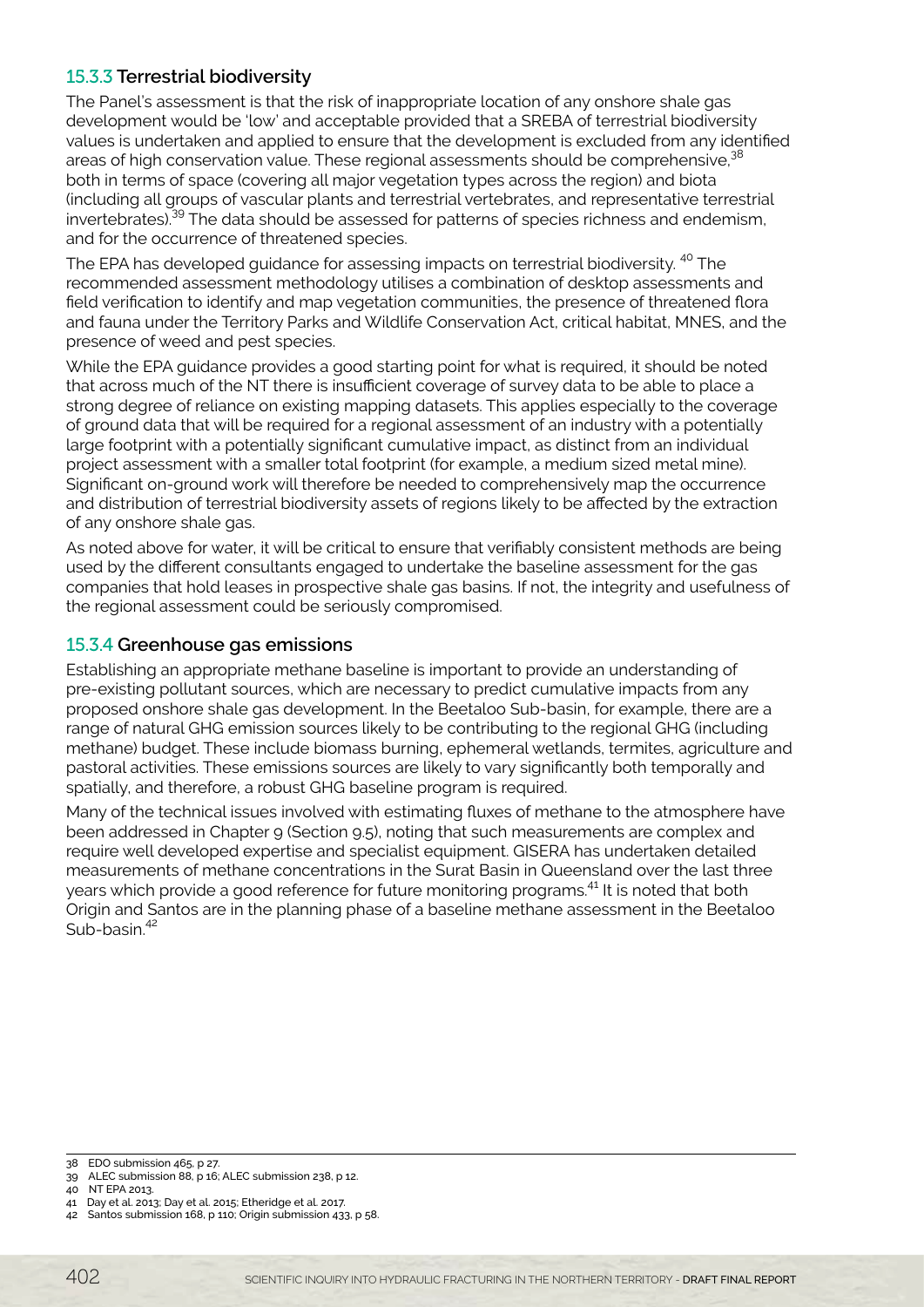#### 15.3.5 **Public health**

Section 10.2 references the community desire for adequate baseline data on public and environmental health to be collected ahead of any onshore shale gas development, so that future impacts of the industry can be reliably assessed. The Panel has recommended (*Recommendation 7.4*) the need to have completed a SREBA that includes baseline human health prior to approval being given for the production of any onshore shale gas in any of the prospective regions in the NT.

The Panel does not underestimate the difficulties of compiling this public health data. It is not known by the Panel what type of health data is held by regional hospitals or community health centres. Nor is it clear how accessible this data is, given the privacy issues surrounding its collation. Collection of public health data through community surveys of self-reported symptoms and health status may be one way of collecting it, but the utility and reliability of such survey data is problematic. Section 10.3.2.1 discusses some of the limitations of self-reported public health data in assessing the impacts of airborne pollutants sourced from any shale gas industry.

The sample size is likely to be small for people living in close proximity to sites of any unconventional gasfield development in the NT, and this is likely to compromise baseline health comparisons with larger regional or State-wide surveys. However, the Panel suggests that existing models for the assessment of such data, such as that used by the Menzies School of Health Research, may be useful. Such methods were successfully applied to the prospective assessment of birth outcomes in a relatively small Aboriginal birth cohort.<sup>43</sup>

An industry submission<sup>44</sup>, while supporting the need for collation of baseline regional health data, suggests that some of this data already exist in State and Territory Health departments and that its collation should not be the responsibility of industry but a task for Government or an independent organisation such as GISERA. It was noted that such baseline health statistics were used in an analysis of the impact of CSG activities in Queensland.<sup>45</sup>

Another issue is drawing the boundaries for the public health component of a SREBA. The proximity of humans and livestock ('receptors' in the HHRA methodology) to the sources of emissions is an important factor in determining health risks. In the HHRA reports commissioned by industry (see Section 10.1.1.4), findings that credible exposure pathways leading to nearby residents, or people other than onsite workers, are 'incomplete' has led to the discounting of any potential health impacts on local communities.

In analysing all of the data on airborne and water-borne exposure pathways, the Panel has had difficulty in recommending suitable 'setback' distances between wellheads, processing facilities, pipelines, and local communities. If any onshore shale gas industry in the NT occurs in areas remote from established towns or local communities, the gathering of public health data from distant sites of habitation may be less useful. If there are isolated pockets of people living in closer proximity to any onshore shale gas development (for example, pastoral homesteads, or Aboriginal communities), the small numbers of people may compromise the meaningfulness of any data.

43 Menzies 2013.

44 Origin submission 433, p 63.

45 Werner et al. 2017.